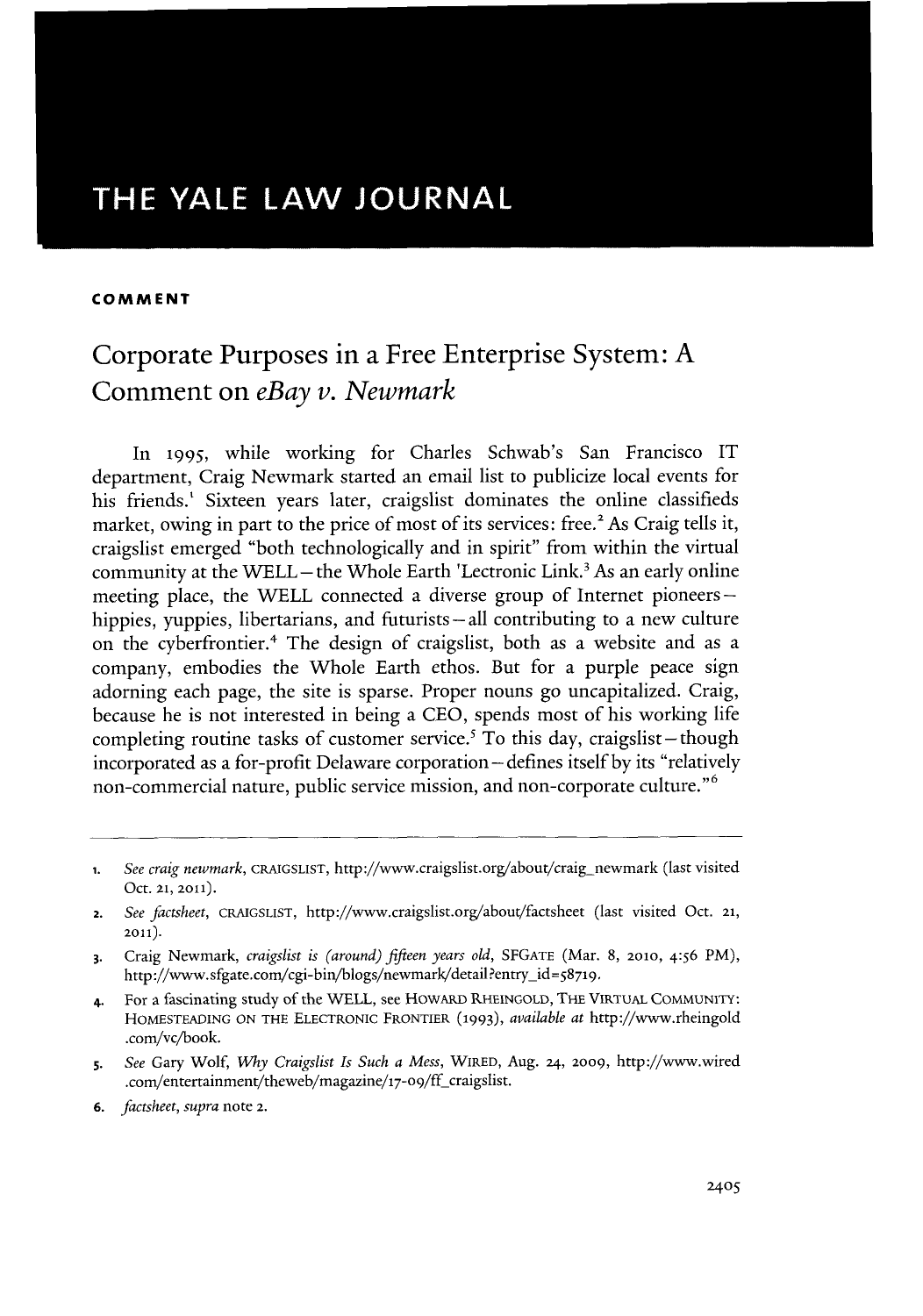In **1999,** Craig put this idiosyncratic culture at risk when he transferred a minority share of his company to an employee, Philip Knowlton. Craig recollects:

**I** figured that maybe someday **I'd** go middle-aged crazy **.** . **..** So, with the idea of establishing checks and balances, mostly on myself, **I** entrusted some equity in craigslist to a guy who was working with me at the time. . . **. I** figured it didn't matter, since everyone agreed that the equity had only symbolic value, not dollar value. Well, the guy later left the company, and decided to sell his equity, which i [sic] learned he had every legal right to do.'

In **2004,** Knowlton sold his shares to eBay, the online auction operator.

Knowlton, eBay, and the remaining equityholders **-** Craig and **CEO** Jim Buckmaster-brokered a **\$32** million deal. eBay acquired **28.4%** of craigslist, thus securing itself a seat on the craigslist board of directors.' eBay bought out Knowlton for \$16,ooo,ooo, and Craig and Jim each received \$8,ooo,ooo dividends in the transaction."o Because Craig and Jim were bound together **by** a voting agreement, they retained **71.6%** of the company, and thus effective control over the company's ordinary business decisions." Both eBay and the Jim-Craig unit entered the deal without respect for the other side's professed intentions: eBay had "incessantly" repeated its wish to either acquire or compete with craigslist, and Jim and Craig had made it clear that a controlling stake in craigslist was not for sale.<sup>12</sup> While eBay executives waxed poetic about craigslist's "tremendous untapped monetization potential,"<sup>13</sup> Jim and Craig were content to do business as they always had.

- **io.** *Id. at* **ii** n.i5.
- **n1.** *Id. at* **ii.**

**<sup>7.</sup>** Craig Newmark, *eBay and craigslist,* **CRAIGCONNECIS** (Aug. **13, 2004, 5:00** AM), http://craigconnects.org/2004/08/ebay\_and\_craigs.html.

**<sup>8.</sup>** eBay Domestic Holdings, Inc. v. Newmark, **16 A. 3d 1, 11** (Del. **Ch. 2010).**

**<sup>9.</sup>** *Id.*

**<sup>12.</sup>** *Id. at* **lo, 15-16. For discussion of how** the lawyers could have done a better **job** of negotiating the transaction, see Steven M. Davidoff, *What's Next for eBay, Craigslist and Poison Pills,* **DEALBOOK** (Sept. **13, 2010, 2:21** PM), http://dealbook.nytimes.com/2o1o/ 09/13/whats-next-for-ebay-craigslist-and-poison-pills; and Scott **J.** Davis, *Recent* Delaware *Cases Regarding Poison Pills,* HARv. L. **SCH.** FORUM **ON** CORP. **GOVERNANCE & FIN.** REG. (Oct. 10, 2010, 11:25 AM), http://blogs.law.harvard.edu/corpgov/2010/10/10/recent -delaware-cases-regarding-poison-pills.

**<sup>13.</sup>** Newmark, **16 A.3d** at **16** (quoting a strategy presentation delivered to the eBay board).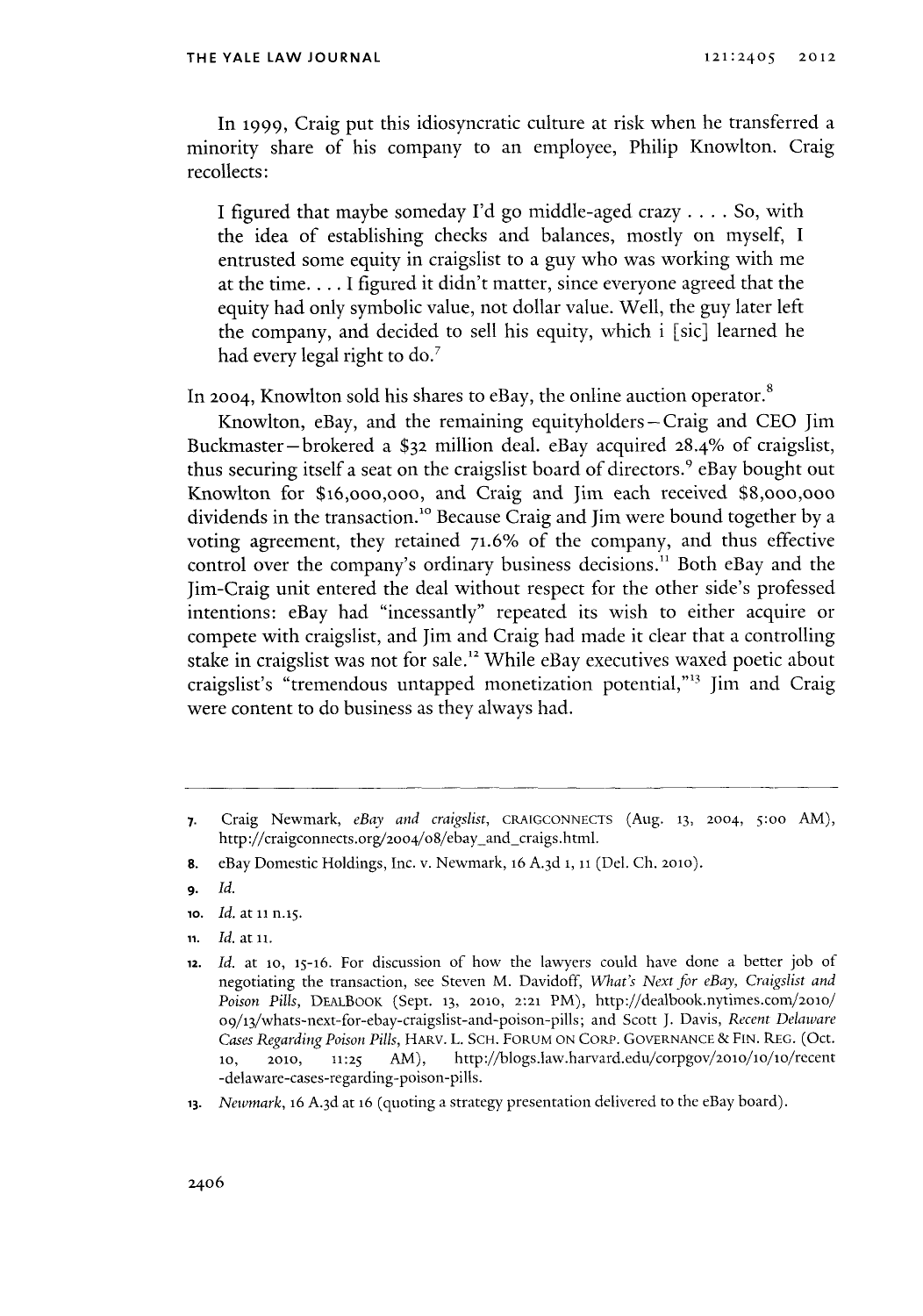Between **2004** and **2008,** eBay used its board seat to obtain proprietary craigslist data, which it employed in developing a direct craigslist competitor.<sup>14</sup> (eBay styled its site **"Kijiji"** -Swahili for "village."s) In response, Craig and Jim used their control over the board to adopt three defensive measures, including a poison pill rights plan,<sup>16</sup> designed to "keep eBay out of the craigslist boardroom and to limit eBay's ability to purchase additional craigslist shares."<sup>17</sup> According to the terms of the poison pill rights plan, each shareholder received one right per share of craigslist stock, which, if triggered, would enable the shareholder to purchase two additional craigslist shares at a mere \$0.00005.<sup>18</sup> The rights would be triggered (i) if eBay, Jim, or Craig were to acquire o.oi% or more of additional stock, or (ii) if any party other than Jim, Craig, or eBay were to acquire greater than *15% of* craigslist stock, except if that party were an heir, charitable organization, or trust receiving a transfer of shares from Jim or Craig.<sup>19</sup> Thus, the first trigger effectively prevented eBay from mounting a takeover campaign, and the second trigger effectively prevented eBay from selling more than **15%** of its stock to a buyer other than Jim or Craig.

*In eBay Domestic Holdings, Inc. v. Newmark,* the Delaware Court of Chancery rescinded craigslist's poison pill.<sup>20</sup> Under the two-pronged *Unocal* test for defensive measures, a poison pill must be adopted in response to a reasonably perceived threat and must **be** proportional in response to that

**18.** *Id.* at **23.**

**19.** *Id.*

**20.** *Id. at 35.*

**<sup>14.</sup>** *Id.* at **17-18. A** suit in which craigslist accuses eBay of, among other things, unfair business practices, is approaching trial in the Superior Court of California, County of San Francisco. Craigslist, Inc. v. eBay Inc., No. CGC-o8-475276 (Cal. Super. Ct. filed May **13, 2008);** *see also* Karen Gullo, *eBay Loses Bid To Avoid Craigslist Fraud Suit in California,* BLOOMBERG **BUSINESSWEEK (July** 14, 2011, 12:24 AM), http://www.businessweek.con/news/2011-07 -14/ebay-loses-bid-to-avoid-craigslist-fraud-suit-in-california.html. The Justice Department has also been investigating the events in question. *See* Howard Mintz, *Probe of eBay May Turn on Quest for Craigslist's "Secret Sauce,"* **L.A. TIMES,** Sept. **27,** 2011, http://articles .latimes.com/2011/sep/27/business/la-fi-ebay-20110927.

**<sup>15.</sup>** Bonnie Goldstein, *eBay v. Craigslist,* **SLATE** (May **15, 2008, 9:33** AM), http://img2.slate.com/ **id/2191425.**

**<sup>16.</sup>** Poison pills protect the power of controlling shareholders or incumbent boards of directors **by** preventing hostile parties from acquiring large blocks of voting stock. *See 4* JAMES **D.** Cox **& THOMAS LEE HAZEN,** TREATISE **ON** THE LAW OF CORPORATIONS **§ 23:7 ( 3d** ed. 2011).

**<sup>17.</sup>** *Newmark, 16* **A.3d** at **20.** The other two defensive measures were an amendment to establish staggered boards, which the court upheld, and an optional stock issuance, which the court rescinded. *Id.* at **41, 46.** Neither is important to this Comment.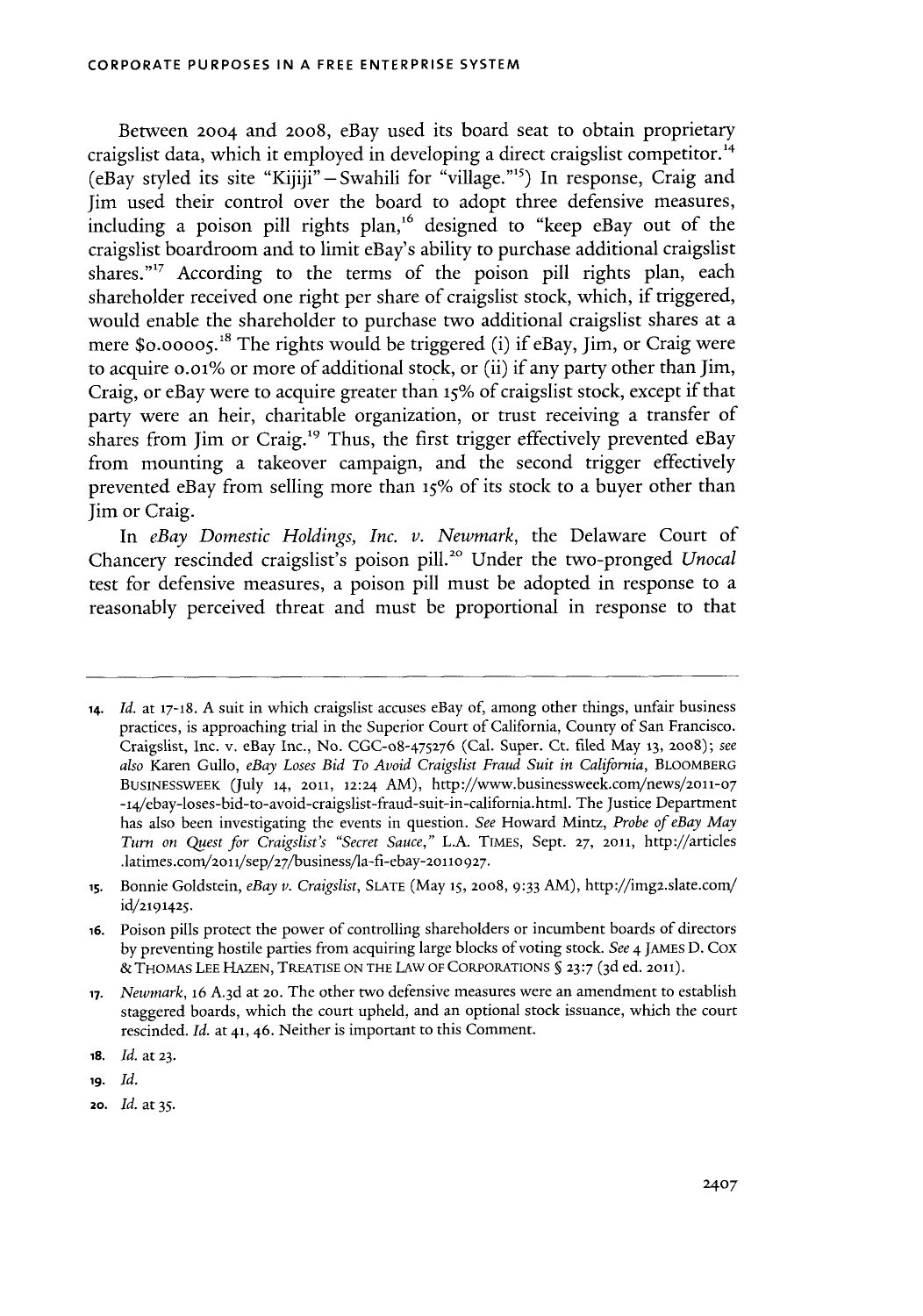threat.<sup>21</sup> The *Newmark* court convincingly holds that craigslist's poison pill met neither of these criteria.<sup>22</sup> This Comment does not argue that *Newmark* came out the wrong way regarding the poison **pill;** the court's holding rested on multiple grounds, and the decision was reasonable. Instead, this Comment criticizes *Newmark's* most incendiary ground for rescinding the poison pill: that because craigslist rejects shareholder value maximization, its action was motivated **by** an impermissible corporate purpose as a matter **of** law.

#### **1. REASONABLE DISAGREEMENT ABOUT CORPORATE PURPOSES**

*Newmark* exposes a tension between two approaches to the question of permissible corporate purposes. One approach would *mandate* that all for-profit corporations adopt the purpose of shareholder value maximization. The other would enable firms that seek profit to make use of the corporate form even if they elect not to maximize shareholder value at every turn.<sup>23</sup> As Frank Easterbrook and Daniel Fischel tell us, this tension has "plagued" scholars for some time<sup>24</sup>:

[W]hat is the goal of the corporation? Is it profit, and for whom? Social welfare more broadly defined? **. . .** Our response to such questions is: who cares? **If** *the New York Times* is formed to publish a newspaper first and make a profit second, no one should be allowed to object. Those who came in at the beginning consented, and those who came later bought stock the price of which reflected the corporation's tempered commitment to a profit objective. **If** a corporation is started with a promise to pay half of the profits to the employees rather than the equity investors, that too is simply a term of the contract.<sup>25</sup>

**<sup>21.</sup>** Unocal Corp. v. Mesa Petroleum **Co.,** 493 **A.2d** 946, **955-57 (Del.** 1985).

**<sup>22.</sup>** *Newmark,* **16 A.3d.** at 34-35 (holding that eBay posed no real threat, and the true purpose of the poison pill was to "punish" eBay for competing); *see also* Air Prods. **&** Chems. v. Airgas, Inc., **16 A-3d** 48, **55, 103-13** (Del. **Ch. 2011)** (emphasizing the "reasonably perceived threat" analysis). For further discussion, see *infra* Part IV.

**<sup>23.</sup>** There are important differences between "shareholder value maximization," "profit maximization," "firm value maximization" and other related ideas. **I** do not discuss these here. Suffice it to define "shareholder value maximization" as a strategy that maximizes the net present value of expected payouts to a rational shareholder who has no "tastes" regarding financial assets, other than their ability to generate wealth.

**<sup>24.</sup>** FRANK H. EASTERBROOK **& DANIEL** R. **FISCHEL,** THE **ECONOMIC STRUCTURE** OF CORPORATE LAW **(1991).**

**<sup>25.</sup>** *Id.* at **35-36.**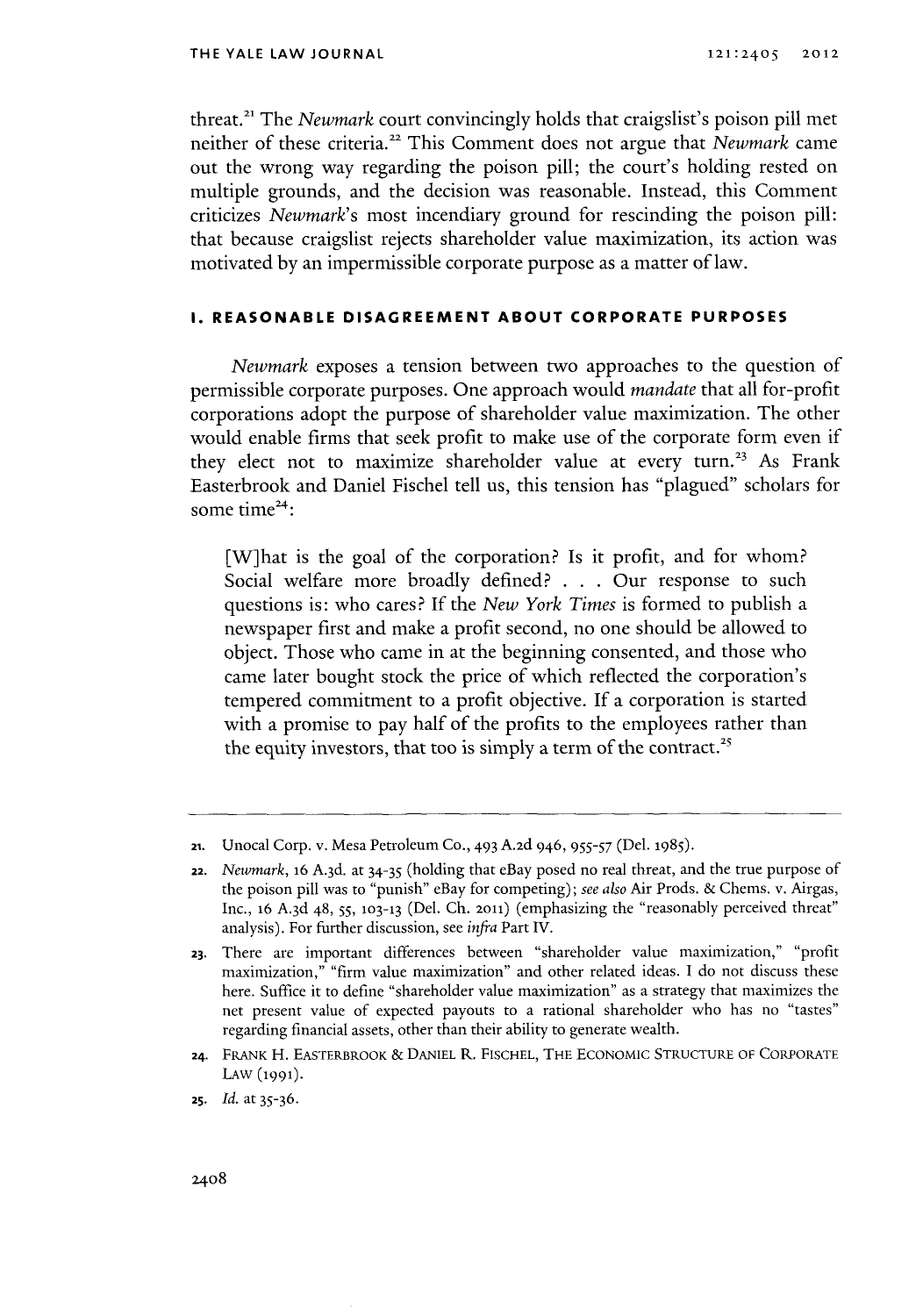At root, Easterbrook and Fischel's approach to the question of corporate purposes displays a deep respect for freedom of contract.<sup>26</sup> By enabling parties to create tailored, enforceable corporate contracts, the law can enhance the parties' welfare<sup>27</sup> and honor their capabilities to plan and commit to complex, cooperative projects.

In contrast to the approach espoused **by** Easterbrook and Fischel, *Newmark* is far from neutral regarding the proper "goal of the corporation." In places, *Newmark seems* to describe shareholder value maximization as the mandatory objective for Delaware corporations; throughout, the opinion signals that a lack of commitment to shareholder value maximization will provoke hostility from Delaware courts. Thus, *Newmark* is in tension with the well-supported scholarly view that, if anything, "shareholder value maximization" should be a default purpose that the common law uses to fill gaps in corporate contracts.<sup>29</sup>

In what follows, **I** argue against the mandatory approach to corporate purposes and counsel against a strong reading of *Newmark* on this point. Part II reads *Newmark* as mandating the purpose of shareholder value maximization: the opinion's strongest language seems to do so, and multiple commentators have read the case this way.<sup>30</sup> Part III counsels against this troublesome reading for several reasons. Part IV provides a roadmap for how future courts might adopt the default approach to corporate purposes in the

**<sup>26.</sup>** Katherine Litvak refers to respect for contractual freedom as Easterbrook and Fischel's "starting place." Katherine V. Litvak, *Easterbrook and Fischel, in* **PIONEERS** OF LAW **AND EcoNoMICs** 246,249 (Lloyd R. Cohen & Joshua **D.** Wright eds., **2009).**

**<sup>27.</sup>** *See* EASTERBROOK **&** FISCHEL, *supra* note 24, at viii (arguing that the contractualist approach serves to "promote social welfare").

**<sup>28.</sup>** *See, e.g.,* Lawrence **A.** Hamermesh, *The Policy Foundations of Delaware Corporate Law,* 106 COLUM. L. REV. 1749, **1752** (20o6) (arguing that "enhancing flexibility to engage in private ordering" is a dominant goal in Delaware); *see also id.* at **1749, 1782-86.**

**<sup>29.</sup>** *See, e.g.,* Stephen M. Bainbridge, *Director Primacy: The Means and Ends of Corporate Governance, 97* **Nw. U.** L. REV. *547,* **577-83 (2003)** (arguing that a shareholder value maximization duty should be a "majoritarian default" because idealized parties would choose such a default in a hypothetical bargain); Jonathan R. Macey, *A Close Read of an Excellent Commentary on* Dodge v. Ford, **3** VA. L. **&** Bus. REv. **177, 179 (2008)** ("[M]aximizing shareholder gain is only a default rule. Shareholders could opt out of this goal if they so desired."). Many scholars reject even default rules regarding shareholder value maximization. *See, e.g.,* **KENT GREENFIELD,** THE **FAILURE** OF CORPORATE LAW **<sup>127</sup> (20o6);** Douglas **G.** Baird **&** M. Todd Henderson, *Other People's Money,* 60 **STAN.** L. REV. **1309 (2oo8);** Margaret M. Blair **&** Lynn **A.** Stout, *A Team Production Theory of Corporate Law,* **85** VA. L. REV. 247 **(1999). My** only goal is to argue against the mandatory approach to shareholder value maximization, not to vindicate the default approach against all competitors.

*<sup>30.</sup> See infra* notes **37-42.**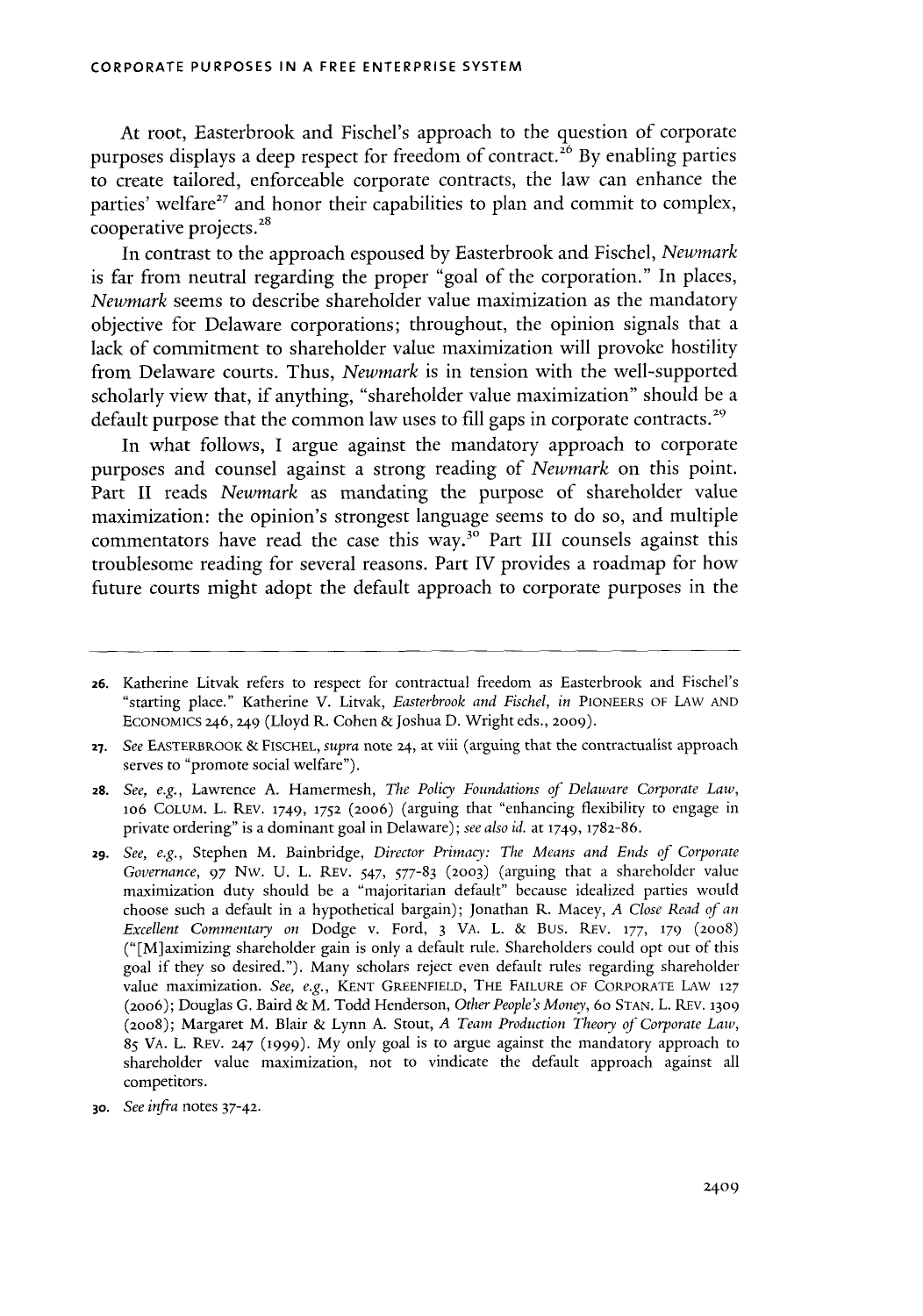wake of *Newmark.* It proposes ways to distinguish *Newmark's* discussion of corporate purposes, and it offers thoughts on how Delaware courts might best implement a default rule of corporate purposes in the future.

#### **II. FOR PROFIT, OR ONLY FOR PROFIT?**

In its poison **pill** analysis, *Newmark* examined whether Jim and Craig adopted the pill for a "proper corporate purpose."<sup>31</sup> As the court understood it, one of craigslist's purposes in adopting the pill was to prevent eBay (or a similar monetizer) from purchasing control of craigslist.<sup>32</sup> Newmark's strongest statements suggest that a purpose that sacrifices economic value for shareholders simply cannot be proper, as a matter of law. In its culminating analysis on this issue, the court wrote:

Having chosen a for-profit corporate form, the craigslist directors are bound **by** the fiduciary duties and standards that accompany that form. Those standards include acting to promote the value of the corporation for the benefit of its stockholders. The "Inc." after the company name has to mean at least that. Thus, **I** cannot accept as valid for the purposes of implementing the [poison pill] Rights Plan a corporate policy that specifically, clearly, and admittedly seeks *not* to maximize the economic value of a for-profit Delaware corporation for the benefit of its stockholders **.** . **..**

This language suggests that craigslist's poison pill would have been impermissible *even* ifcraigslist had written its values into its corporate charter ex ante-which, in the actual case, it did not. But let's imagine the case of *zBay v. megslist Inc.* -identical to *Newmark,* except for two changes. First, assume Meg drafted a provision in the megslist Inc. charter announcing a goal of "maximizing shareholder value, with the caveat that megslist employees will

**32.** *Newmark,* 16 **A.3d** at **32.**

**<sup>31.</sup>** eBay Domestic Holdings, Inc. v. Newmark, **16 A-3d 1, 32** (Del. **Ch. 2010).** This "proper corporate purpose" analysis is part of *Newmark's* elaboration on the first prong of the *Unocal* test. *See id.* at **28** (quoting Mercier v. Inter-Tel (Del.) Inc., **929 A.2d 786, 807** (Del. **Ch. 2007)).** See *infra* Part IV for further discussion.

**<sup>33.</sup>** *Id.* at 34.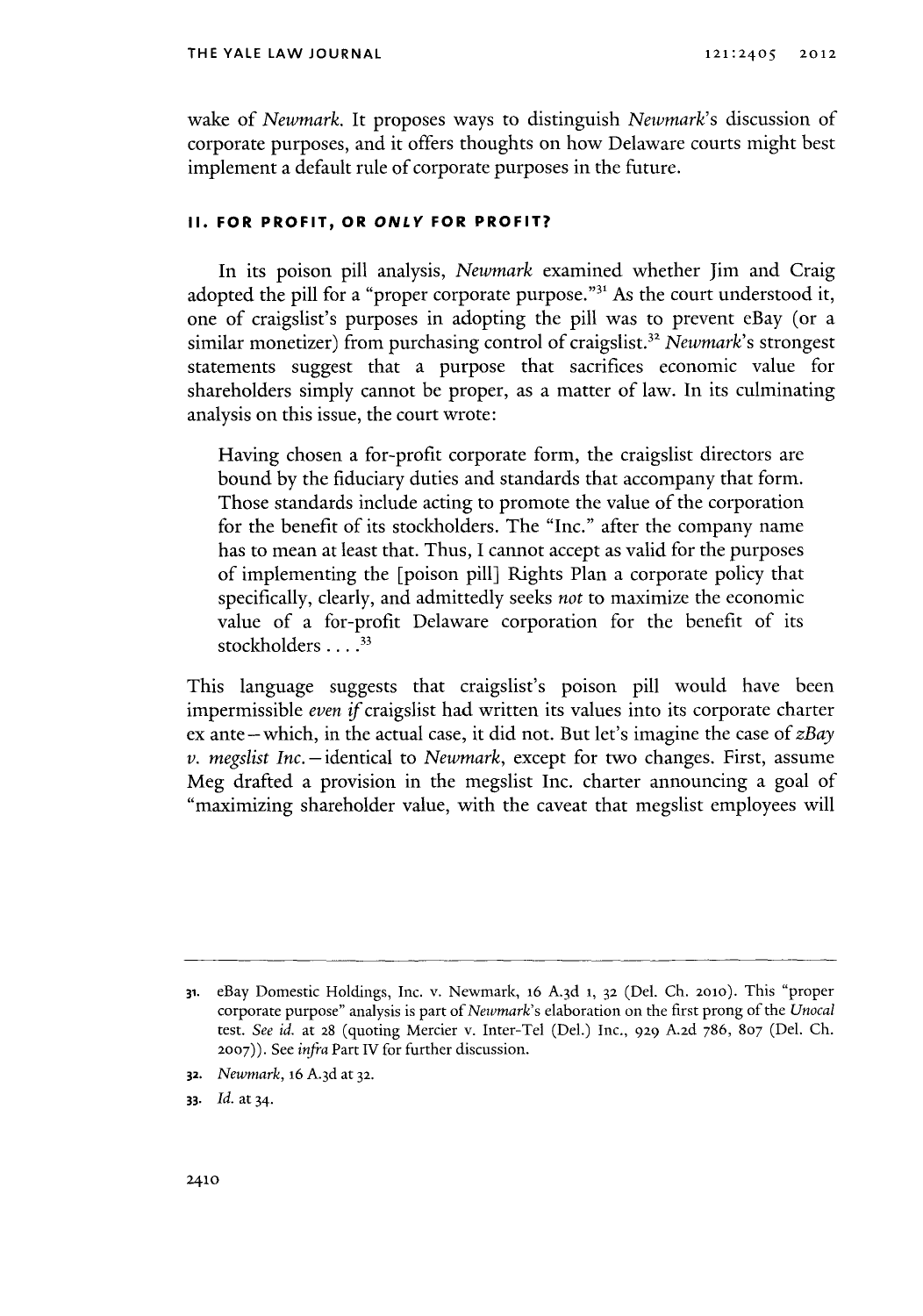work only three days a week."34 Second, assume zBay was aware of, and explicitly consented to, this provision at the time of its investment.

Would zBay and megslist's rejection of shareholder value maximization hold up before the *Newmark court?* **If** the language quoted above is given full weight, the megslist charter provision and zBay-megslist agreement would be void. As Chancellor Chandler writes, the "Inc." at the end of Delaware corporations' names "has to mean" that the corporation's board is precluded from protecting policies that "admittedly seek[] not to maximize the economic value of a for-profit Delaware corporation."<sup>35</sup> This would require all boards -including the megslist board-to adhere to that duty, even if they explicitly attempted to reject such a duty in their corporate charter. Thus, *Newmark* suggests that if the hypothetical megslist were to appear in court, its corporate purpose would be held to fall outside the range of reasonableness.

According to this reading of *Newmark,* "proper corporate purpose" in a *Unocal* analysis must be defined as "maximization of shareholder value."<sup>36</sup> Commentators have either read *Newmark* this way, or have glossed over the question altogether. For instance, some scholars cite *Newmark* as evidence that Delaware law "grants wide discretion to decision-makers about how to achieve the ends of shareholder value, though not over the end itself."<sup>37</sup> Others read *Newmark* for the proposition that Delaware corporations are "required" **by** law to maximize profits, $3^8$  or that they must adhere to "a fiduciary duty to maximize profits under Delaware law."<sup>39</sup> Others have focused on the similarity

**<sup>34.</sup>** Megslist's commitment might be thought of as similar to Chick-fil-A's commitment not to do business on Sundays. *See Why We're Closed on Sundays,* **CHICK-FIL-A,** http://www.chick -fil-a.conVCompany/Highlights-Sunday (last accessed Feb. **12, 2012).**

**<sup>3</sup>s.** Presumably, the same reasoning would apply to other corporate identifiers, such as "Co." or "Corp." *See* **DEL. CODE ANN. tit. 8 § 102(a)(1)** (West **Supp. 2011).**

**<sup>36.</sup>** *See discussion supra* note **23.**

**<sup>37.</sup>** Lissa L. Broome, John M. Conley **&** Kimberly **D.** Krawiec, *Dangerous Categories: Narratives of Corporate Board Diversity,* **89 N.C.** L. REV. **759,** 8oo **(2011).**

**<sup>38.</sup>** Maxwell **S.** Kennerly, eBay v. Newmark: *Al Franken Was Right, Corporations Are Legally Required To Maximize Profits,* **LITIGATION & TRIAL** (Sept. **13, 2010),** http://www .1itigationandtrial.com/2olo/o9/articles/the-law/for-lawyers/ebay-v-newmark-al-franken -was-right-corporations-are-legally-required-to-maximize-profits (last accessed Feb. **12, 2012).**

**<sup>39.</sup>** Lyman Johnson, *Beyond the Inevitable and Inadequate Regulation of Bankers: A Comment on Painter,* **8 U. ST. THOMAS** L.J. **29, 37 n.29 (2011);** *see also* John Tyler, *Negating the Problem of Having "Two Masters": A Framework for L3 C Fiduciary Duties and Accountability, 35* VT. L. **REV. 117, 127 n-42 (2010) (stating** that *Newmark* **"reject[s** the] argument that for-profit corporate directors may seek not to maximize stockholder value when there are shareholders who want that value").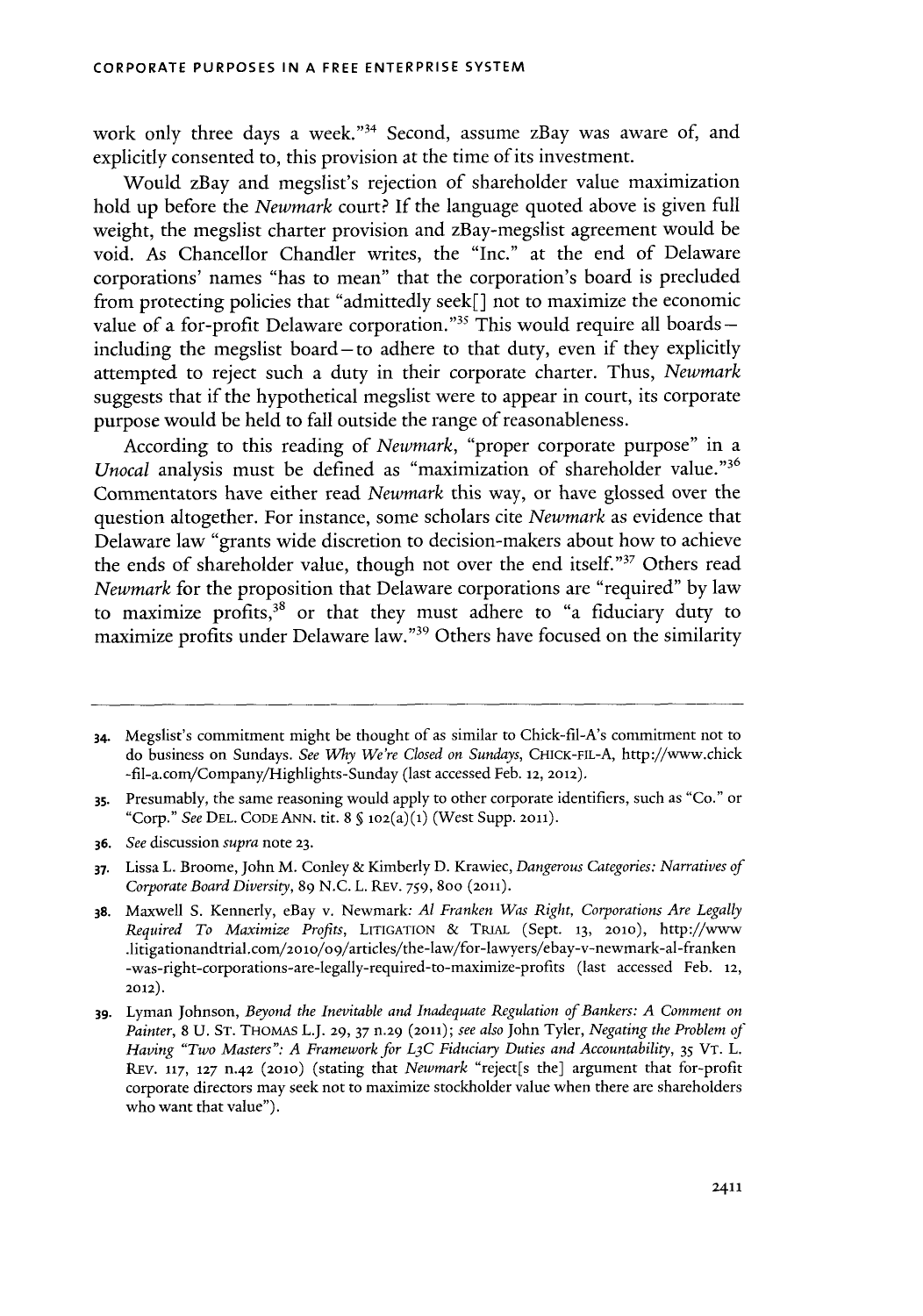between *Newmark and Dodge v. Ford Motor Co.,4o* the controversial **1919** Michigan case often cited to stand for the duty to maximize shareholder value.<sup>41</sup> As one commentator in *Forbes* opines, *Newmark* indicates that "stockholder wealth maximization is the only game in town." $42$ 

### **iI. AGAINST THE MANDATORY APPROACH TO CORPORATE PURPOSES**

Delaware courts should refuse to credit *Newmark's* "mandatory" language. **If** anything, shareholder value maximization should be a default corporate purpose. First, a mandatory rule would improperly override the plans of sophisticated corporate contractors who mutually consent to shareholdervalue-eschewing purposes. Second, there is dissensus within the law and business communities regarding what corporate purposes are justifiable. Amid reasonable disagreement, a default rule would allow for experimentation. Third, any information cost savings generated **by** a mandatory rule would **be** minimal, and they could be replicated **by** less intrusive solutions. Finally, Delaware would be unwise to forgo potential incorporation revenues from the growing sector of for-profit businesses that choose not to maximize shareholder value.

One of the deep principles animating Delaware corporate law is respect for private ordering.43 This principle counsels in favor of supporting the avowed

**<sup>40.</sup> 170** N.W. **668** (Mich. **1919);** *see, e.g., Davidoff, supra* note **12;** Joshua Fershee, *Philanthropy as a Business Model: Comparing Ford to Craigslist,* Bus. LAW PROF BLOG (Sept. **to, 2010),** http://lawprofessors.typepad.com/business\_law/2010/09/philanthropy-as-a-business-model -comparing-ford-to-craigslist.html; Gordon Smith, eBay v. Newmark: *A Modern Version of* Dodge v. Ford Motor Company, **CONGLOMERATE** (Sept. **9, 2010),** http://www .theconglomerate.org/20lo/09/ebay-v-newmark-a-modern-version-of-dodge-v-ford-motor -company.html.

**<sup>41.</sup>** *See, e.g.,* **STEPHEN** M. BAINBRIDGE, CORPORATE LAw **141 (2d** ed. **2009)** ("It is well-settled that directors have a duty to maximize shareholder wealth." (citing *Dodge));* ROBERT **C.** ClIARK, CORPORATE LAw **678-79** (1986) (citing *Dodge* for the assertion that corporations should have a "profit-maximizing purpose").

**<sup>42.</sup>** Jay Coen Gilbert, *What eBay's Court Fight with Craigslist Reveals,* FORBES: CORP. **Soc.** RESP. (Sept. **21, 2010, 10:56** *AM),* http://www.forbes.com/sites/csr/2010/09/21/what-ebays-court -fight-with-craigslist-reveals.

<sup>43.</sup> *See supra* note **28 &** accompanying text. This is exemplified **by** the presumption of openness to tailoring of the corporate contract in the absence of contrary laws. *See* **DEL. CODE ANN.** tit. **8, S** ioz(b) (West **Supp. 2011)** ("[T]he certificate of incorporation may also contain any **...** provision for the management of the business and for the conduct of the affairs of the corporation, and any provision creating, defining, limiting and regulating the powers of the corporation, the directors, and the stockholders, or any class of the stockholders, or the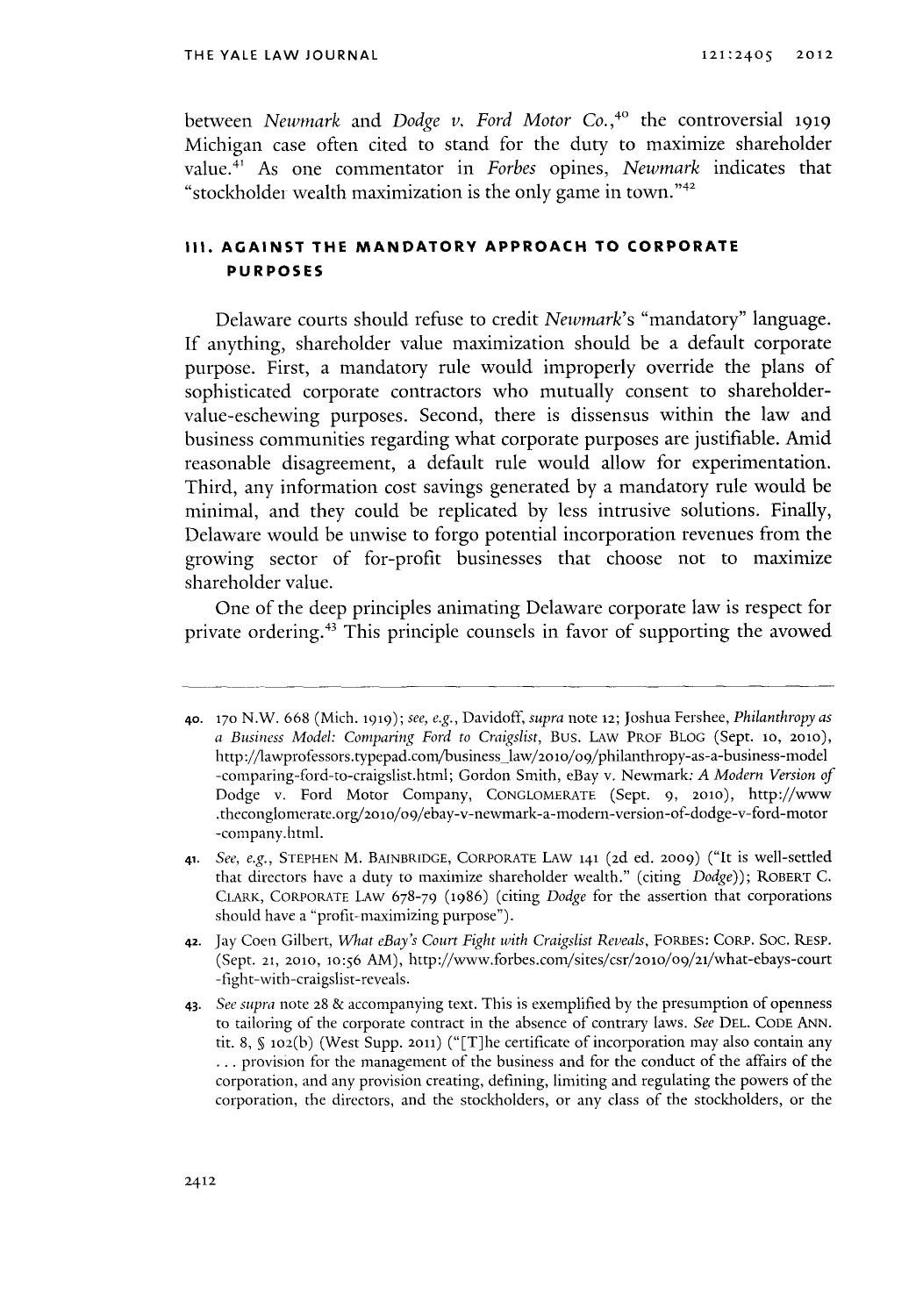organizational goals of two sophisticated parties like zBay and megslist. As Easterbrook and Fischel explain, if "those who came in at the beginning consented, and those who came later bought stock [at a price that] reflected the corporation's tempered commitment to a profit objective," then "no one should be allowed to object."<sup>44</sup> A mandatory rule would unduly limit the minority of capital investors who *value* corporate purposes that do not maximize economic value, but rather that take into account a range of ethical considerations imperfectly correlated with economic value. These include preferences for companies that commit to environmental sustainability, refuse to deal with atrocious sovereign regimes, or don't do business on Sundays." **If** Delaware were to adhere to a mandatory approach to corporate purposes, it would limit entrepreneurs' abilities to satisfy the ethical preferences of this minority of investors.

While Delaware would be right not to enforce unreasonable bargains such as contracts waiving good faith, commitment to nonmaximizing purposes is not a substantively unreasonable bargain of this kind. The idea of shareholder value maximization is one of the most contested in all of business law. Courts and scholars have diverse and conflicting views regarding the legitimate purposes that a board of directors may seek to pursue.<sup>46</sup> For instance, though some cases suggest that directors have a duty to maximize shareholder value,<sup>47</sup> others -including *Unocal* itself-suggest that directors might take the considerations of constituencies other than shareholders into account when

governing body, members, or any class or group of members of a nonstock corporation; if such provisions are not contrary to the laws of this State.").

46. For comprehensive discussions of these different views, see Einer Elhauge, *Sacrificing Corporate Profits in the Public Interest,* 80 **N.Y.U.** L. REV. **733,** *764-65,* 850 **(2005);** and Lynn **A.** Stout, *Why We Should Stop Teaching Dodge v.* Ford, **3** VA. L. &Bus. REV. 163 **(2008).**

<sup>44.</sup> EASTERBROOK& **FISCHEL,** *supra* note 24, at **36.**

**<sup>45.</sup>** According to the Social Investment Forum Foundation, 12.2% of investments under professional management in 2010 were invested according to strategies they categorize as "socially responsible" -up 34% from **2005.** Soc. INv. FORUM **FOUND.,** REPORT **ON SOCIALLY** RESPONSIBLE **INVESTING TRENDS IN** THE **UNITED STATES 8** (2010), *available at* http://ussif.org/resources/research/documents/2oloTrendsES.pdf. Those numbers are based on a broad definition of "socially responsible investing." In comparison, Morningstar Inc. classifies approximately 3% of mutual funds it tracks as socially responsible - though of course, mutual funds do not comprise the entire universe of public equity investors. *See* Jennifer Hoyt Cummings, *Your Practice: Socially Responsible Advising Gaining Ground,* **REUTERS,** Feb. **27,** 2012, http://www.reuters.com/article/2o12/02/27/us-impact- advising **-idUSTRE81Q10J20120227.**

<sup>47.</sup> *See, e.g.,* Katz v. Oak Indus. Inc., 508 **A.2d 873, 879** (Del. **Ch. 1986).**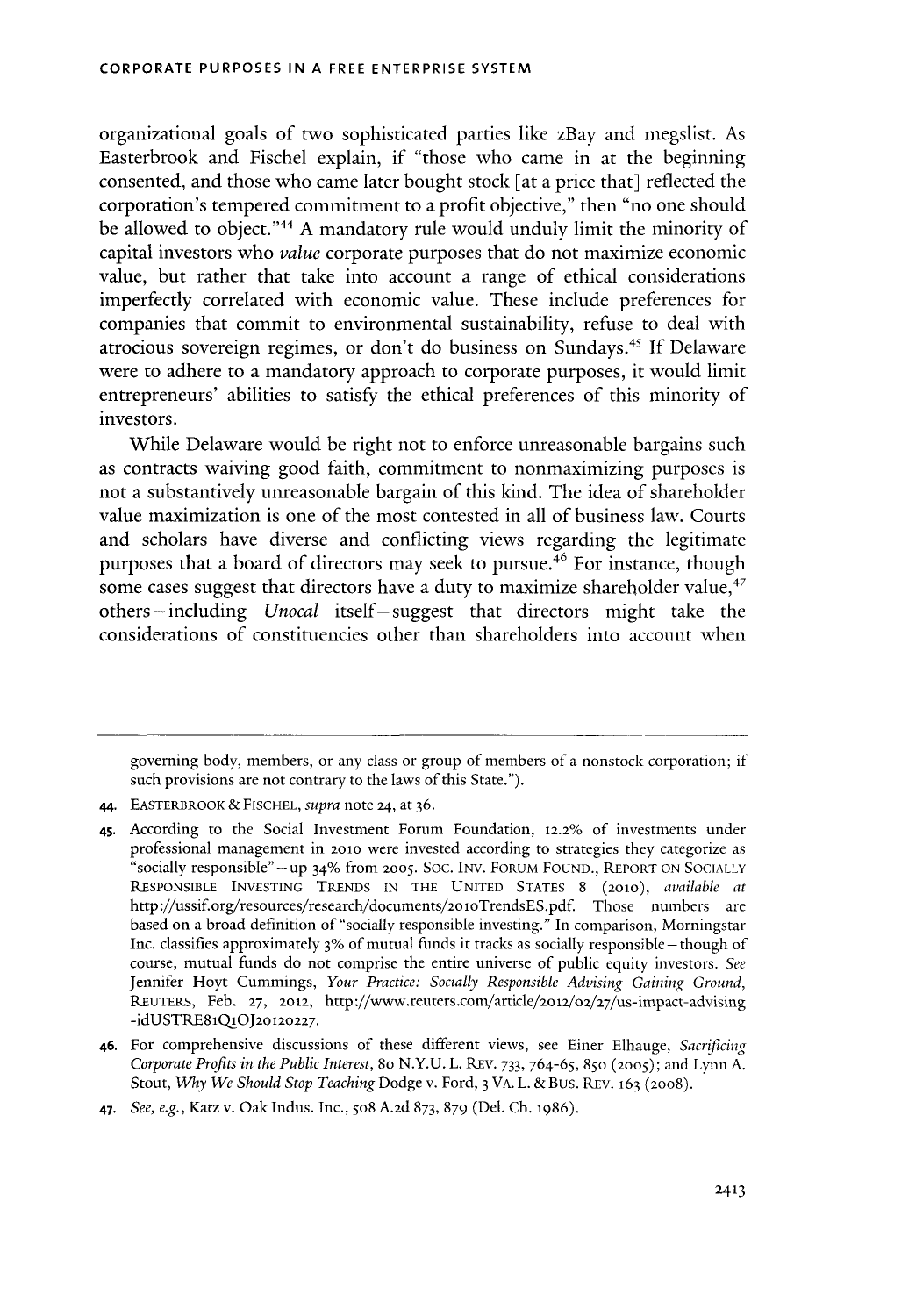making decisions.<sup>48</sup> These mixed signals in the doctrine are reflected in dissensus among normative legal theorists, as well. **A** substantial minority rejects the shareholder value maximization purpose in favor of corporate responsibility to serve society directly,<sup>49</sup> and another minority rejects it in favor of board discretion to act in the interests of the entire corporate production team.<sup>50</sup> A nuanced doctrine regarding corporate purposes might help facilitate experimentation regarding which approaches are able to satisfy which investors. Furthermore, businesspeople are at least as divided as scholars on the issue of proper corporate purposes. To take one prominent example, Whole Foods **CEO** John Mackey writes: "Making high profits is the means to the end of fulfilling Whole Foods' core business mission. We want to improve the health and well-being of everyone on the planet through higher-quality foods and better nutrition."<sup>51</sup> The idea of dedication to some mission other than wealth-accumulation is hardly foreign to American business culture, and it should not be foreign to our business courts. Courts should not foreclose experimentation within a range of reasonable disagreement among prominent judges, scholars, and businesspeople regarding the purposes of business activity. Rather, parties to corporate contracts should have the freedom to settle these complex and controversial issues for themselves. When it comes to corporate purposes, the old bedrock teaching seems apt: "[Jiudges are not business experts."<sup>52</sup> It would be epistemically immodest to foreclose the incorporation of businesses like *Whole* Foods and megslist, and it would hinder us in gathering more data about what works and doesn't work in the marketplace.

- **48.** Paramount Commc'ns, Inc. v. Time Inc., **571 A.2d 1140, 1152** (Del. **1989)** (holding that the Time Inc. board could implement defensive measures to protect its corporate culture); Unocal Corp. v. Mesa Petroleum **Co.,** 493 **A.2d** 946, **955** (Del. **1985)** (allowing consideration of a defensive measure's "impact on **...** creditors, customers, employees, and perhaps even the community generally"). For readings comporting with those descriptions, see Blair **&** Stout, *supra* note **29** (discussing *Unocal); Elhauge, supra* note 46, at **764-65,** 850 (discussing *Paramount and Unocal).* It should be noted that *Newmark* goes out of its way to reject these readings of *Paramount,* instead suggesting that decisions protecting culture are reasonable only if they can plausibly relate to the maximization of shareholder value. *See* eBay Domestic Holdings, Inc. v. Newmark, 16 **A. 3d 1, 32-33** (Del. **Ch. 2010).**
- **49.** *See, e.g., GREENFIELD, supra* note **29,** at **127** ("Principle **i:** The Ultimate Purpose of Corporations Should Be to Serve the Interests of Society as a Whole.").
- **5o.** *See, e.g.,* Blair **&** Stout, *supra* note **29.**
- **51.** John Mackey, *Profit Is the Means, Not End,* **REASON** (Oct. **2005),** http://reason.com/ archives/2oo5/1o/oi/rethinking-the-social-responsi/3.
- **52.** Dodge v. Ford Motor Co., **170** N.W. **668,** 684 (Mich. **1919).**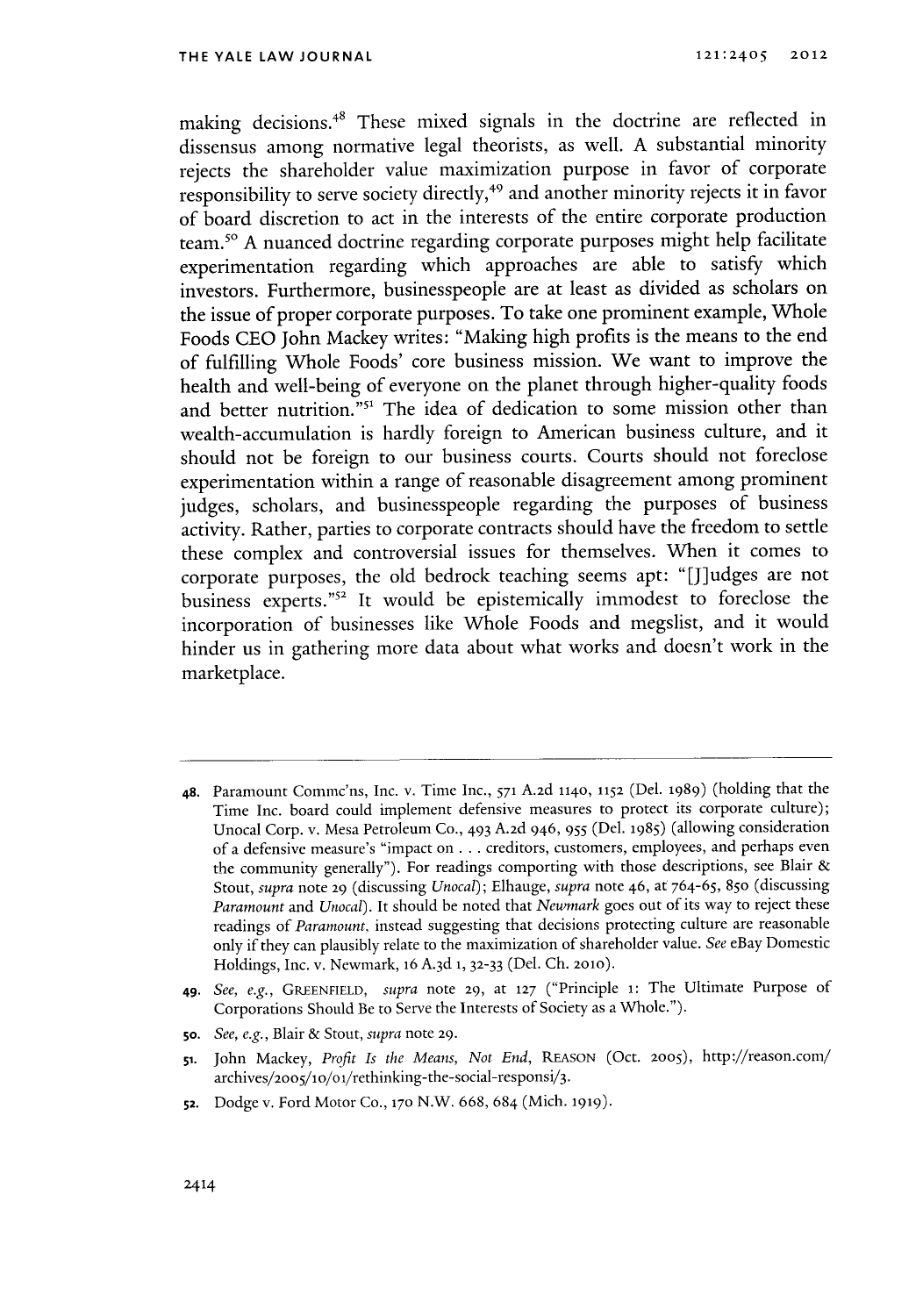It may be argued that even a mandatory shareholder value maximization purpose is not *truly* mandatory, since the hypothetical megslist could opt to incorporate in a different organizational form, such as the nonprofit or the limited liability corporation.<sup>53</sup> On this view, one would argue that it is efficient to mandate shareholder value maximization within the C-corporation, but allow tailored purposes within the nonprofit and **LLC** forms, for instance. One might argue that this approach could reduce information costs to contracting parties and produce positive network externalities **by** maintaining simple legal doctrines applicable to the individual statutory forms. Indeed, when Chancellor Chandler writes about what the "Inc." at the end of a firm's name "has to mean," perhaps he is suggesting that the mandatory approach will reduce information costs.<sup>55</sup> After all, it would cost potential investors time and effort to distinguish between firms adhering to the default and those opting out. Perhaps investors' savings from reliance on the "Inc." outweigh the benefits that a default rule would produce for the megslists of the world. Given that most shareholders want to maximize monetary return on their investments, perhaps a mandatory rule is preferable.

This information costs rationale should carry little weight because the savings generated **by** a mandatory rule would be small. Investors conduct exceedingly careful due diligence in private equity transactions; it would take negligible extra effort for a reasonable investor to learn about a target company's commitment to nonmaximization. And though public equity investors are often less informed than their private market analogues, it would be relatively easy to alleviate the information costs associated with companies' nonmaximization commitments through a few channels. First, if there is a significant paternalist concern regarding unsophisticated investors, it seems plausible that market operators like **NYSE** would either require nonmaximizers to identify themselves in some way, or prohibit them from listing. Second, if nonmaximizers become prominent in the public marketplace, then those who sell information to retail investors are likely to add details about corporate

**<sup>53.</sup>** For a discussion of the range of entity forms available to venturers, see **LARRY E. RIBSTEIN, THE RISE OF THE UNCORPORATION (2010).** An economic rationale for the diversity of ownership arrangements across forms is explained in **HENRY HANSMANN, THE OWNERSHIP OF ENTERPRISE (1996).**

**<sup>54.</sup>** Notably, the Delaware Code explicitly permits venturers to incorporate LLCs for unprofitable purposes. **DEL. CODE ANN. tit. 6, §** 18-1o6(a) **(2005) ("A** limited liability company may carry on any lawful business, purpose or activity, whether or not for profit **. . . ").**

**<sup>55.</sup>** eBay Domestic Holdings, Inc. v. Newmark, **16 A.3d 1,** 34 (Del. **Ch. 2010).**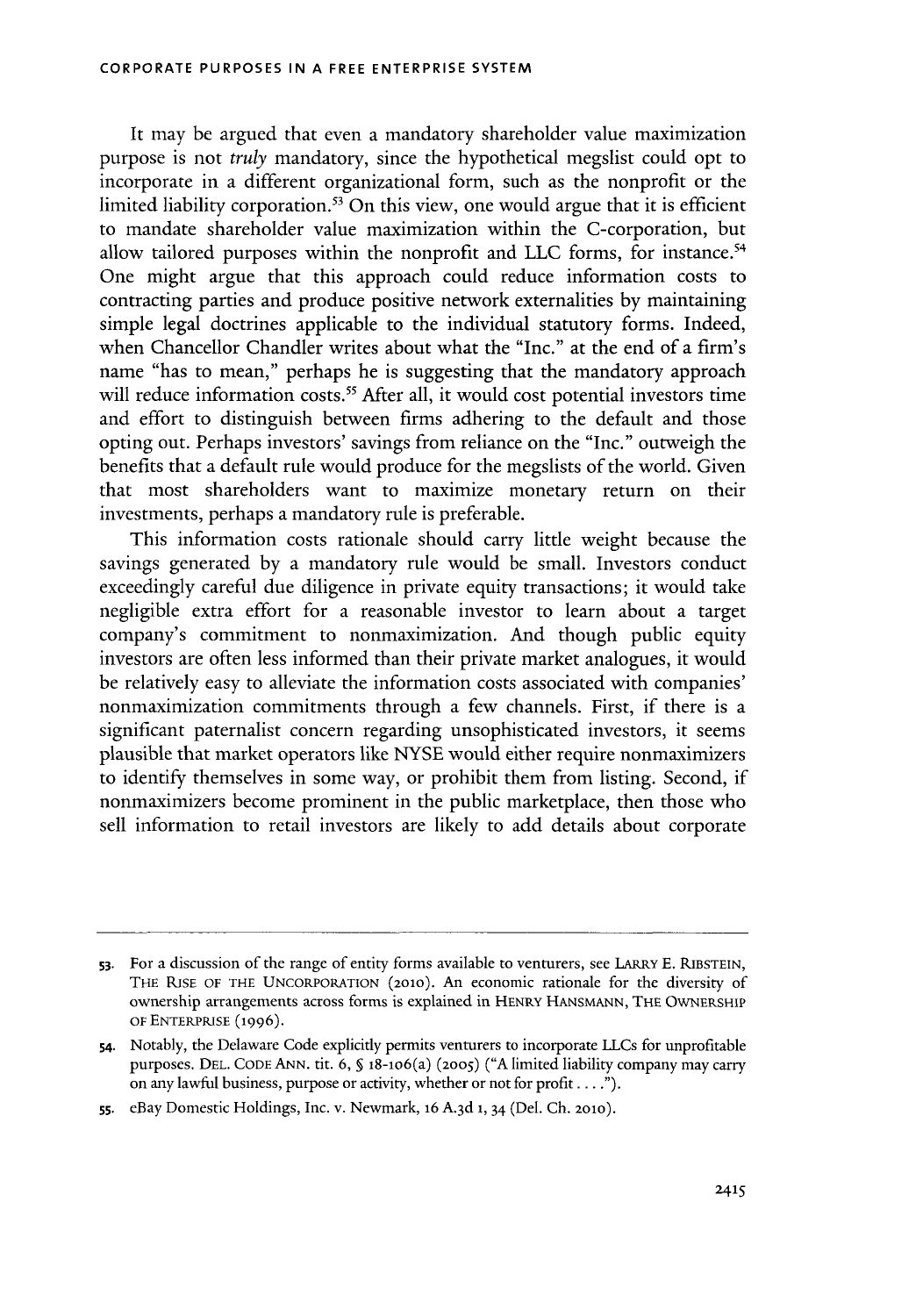purposes to the suite of information they sell.<sup>56</sup> Finally, Delaware itself could easily mitigate any information cost problems **by** requiring nonmaximizers to append a distinguishing signal after the "Inc." in their names. (Perhaps "megslist, Inc., nm." would do the trick.<sup>57</sup>) This would alert potential investors to the existence of a nonmaximization covenant "running with" the corporate charter.<sup>58</sup> It's worth noting that this would actually make it easier to identify nonmaximizing firms than it is to identify the state in which a firm is incorporated.

Some may additionally argue that shareholders in nonmaximizing companies could encounter difficulty in monitoring the firms' commitments to goals that are less easily measured than share price.<sup>59</sup> Indeed, courts and lawmakers should be concerned with this agency cost problem.<sup>60</sup> However, rather than seeing it as a reason to foreclose a form of business that has the potential to serve venturer's goals, courts and lawmakers should see the monitoring problem in the same light that they see all problems of ownershipcontrol separation: as something that law and contract can effectively mitigate.

To do anything else would simply be bad business for Delaware. An alternative network of for-profit, but nonmaximizing, firms is rapidly growing; firms in this network are increasingly wary of doing business through the

- **58.** *See* Henry Hansmann **&** Reinier Kraakman, *Propery, Contract, and Verification: The* Numerus Clausus *Problem and the Divisibility of Rights, 31* **J. LEGAL STUD. S373, S390-93 (2002)** (discussing "rights whose presence or absence is verified **by** a sign that is attached to, or travels with" an asset).
- **59.** *See, e.g., CIAu, supra* note **41,** at **20 ("A** single objective goal like profit maximization is more easily monitored than a multiple, vaguely defined goal like the fair and reasonable accommodation of all affected interests. It is easier, for example, to tell if a corporate manager is doing what she is supposed to do than to tell if a university president is doing what she is supposed to do.").
- **6o.** For a general statement of the problem of commitment-monitoring in social enterprises, see Ofer Eldar, The Distinctive Role of Social Enterprise **17-19** (Feb. **2012)** (unpublished manuscript) (on file with author) (identifying control mechanisms, contractual mechanisms, and certification mechanisms for surmounting the problem).

**<sup>56.</sup>** The same applies to purveyors like Yahoo! Finance, who give away information as a means to generate advertising revenue. *See* **YAHoo! FIN.,** http://finance.yahoo.com (last visited **Mar. 27, 2012).**

**<sup>57.</sup> Cf** Steven **J.** Haymore, Note, *Public(ly Oriented) Companies: B Corporations and the Delaware Stakeholder Provision Dilemma, 64* **VAND.** L. REV. **1311, 1344-45 (2011)** (suggesting that Delaware corporations run for the benefit of society in addition to shareholders add "B" and **"A** Beneficial Corporation" to their names and logos). It's worth noting that nonprofit firms such as Special Olympics of Delaware, Inc. are not shareholder value-maximizing firms, and nobody seems to be confused **by** this. However, investors have no opportunity to buy shares of nonprofits, so perhaps investors know intuitively that they run no risk of making mistaken purchases.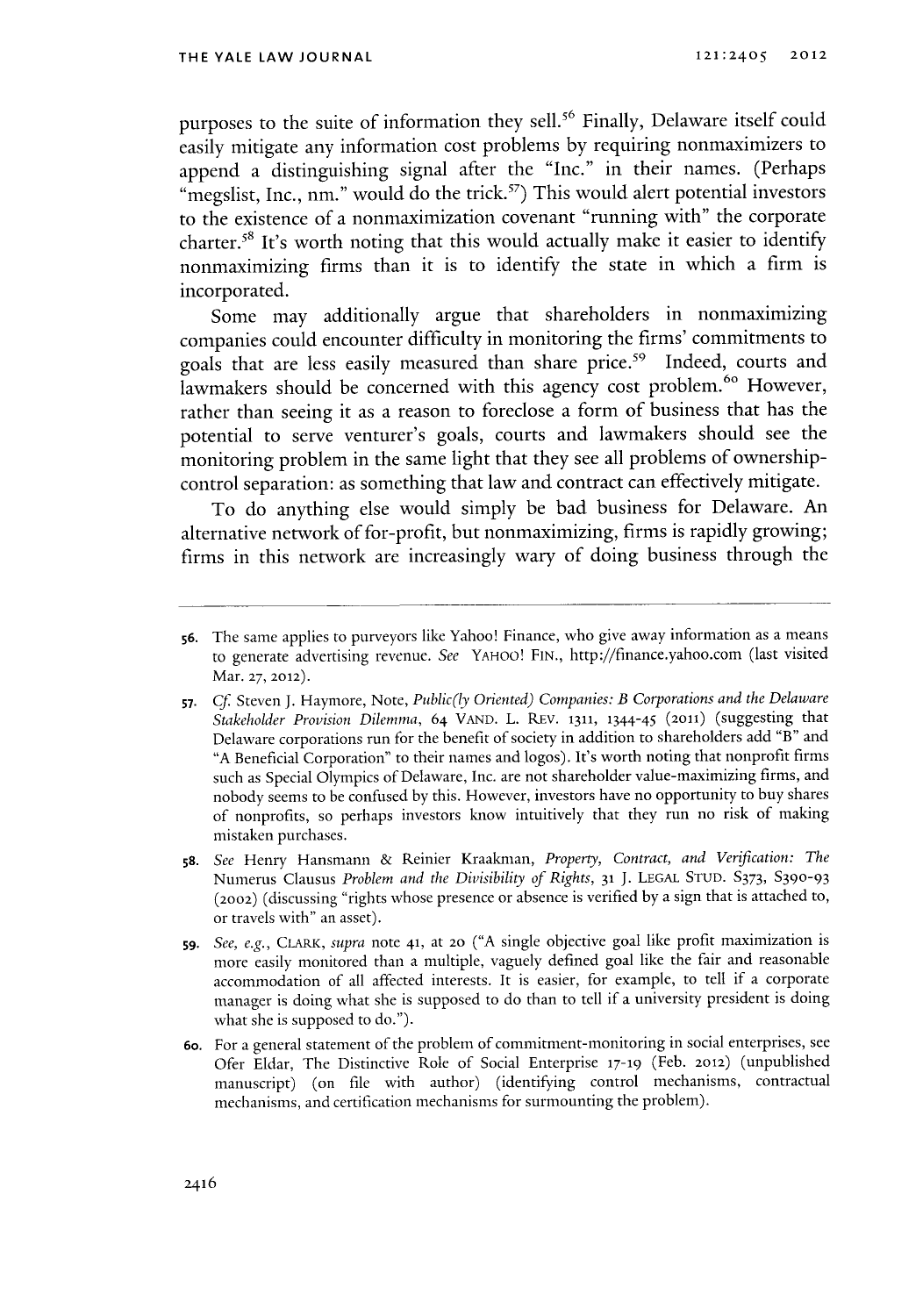Delaware corporate form.<sup>61</sup> Instead, they are opting to incorporate as B corporations, flexible purpose corporations, and low-profit limited liability companies (L<sub>3</sub>Cs) in other jurisdictions.<sup>62</sup> Delaware will hinder its chances of earning potentially significant incorporation revenues **if** it refuses to accommodate this growing network of firms. To the extent that there are unanswered questions about how to structure these firms, the mandatory approach tacitly asserts that they are questions not worth answering. Instead, Delaware should stick to its tradition of business law leadership.<sup>63</sup> Over decades, Delaware has honed careful jurisprudence regarding the market for corporate control; using similar judicial ingenuity, it could help facilitate the emerging business practices of these new firms.

### **IV. DISTINGUISHING NEWMARK AND REFINING THE DEFAULT APPROACH**

For the reasons offered in Part III, future courts should refuse to credit *Newmark's* "mandatory" language. Instead, they should distinguish the opinion's discussion of corporate purposes and do their best to elucidate a principled default rule structure.

Future interpreters should read *Newmark's* "mandatory" language as dicta because the opinion offers two grounds for rescission of the poison pill that do not require inquiry into the definition of "proper corporate purposes." First, under *Unocal, Newmark's* holding rests on the fact that the craigslist board did not face a reasonably perceived threat to their corporate strategy. Throughout the opinion, Chancellor Chandler repeatedly notes that the material threat posed to Jim and Craig's control was insignificant. Indeed, the only real threat that Jim and Craig perceived was the possibility of one of their heirs selling control to eBay or some other barbarian at the gate.<sup>64</sup> According to *Newmark*,

- **63.** For discussion of Delaware's potential responses to the rise of the alternative forms, see Haymore, *supra* note *57.*
- **64.** eBay Domestic Holdings, Inc. v. Newmark, **16 A. 3d 1, 32** (Del. **Ch. 2010).**

**<sup>61.</sup>** *See Gilbert, supra* note **42.**

**<sup>62.</sup>** *See, e.g.,* Dana Brakman Reiser, *Governing and Financing Blended Enterprise, 85* **CHI.-KENT** L. REv. 619 **(2010)** (discussing the low-profit liability company, community interest company, and B corporation); John Tozzi, *Patagonia Road Tests New Sustainability Legal Status,* BLOOMBERG (Jan. 4, 2012, 7:57 AM), http://www.bloomberg.com/news/2012-01-04/ patagonia-road-tests-new-sustainability-legal-status.html (discussing Patagonia's experience with the benefit corporation form and California's new flexible purpose corporation form). For an economic theory of why business forms that are neither nonprofits nor shareholder value-maximizers can be efficient, see Eldar, *supra* note **58.**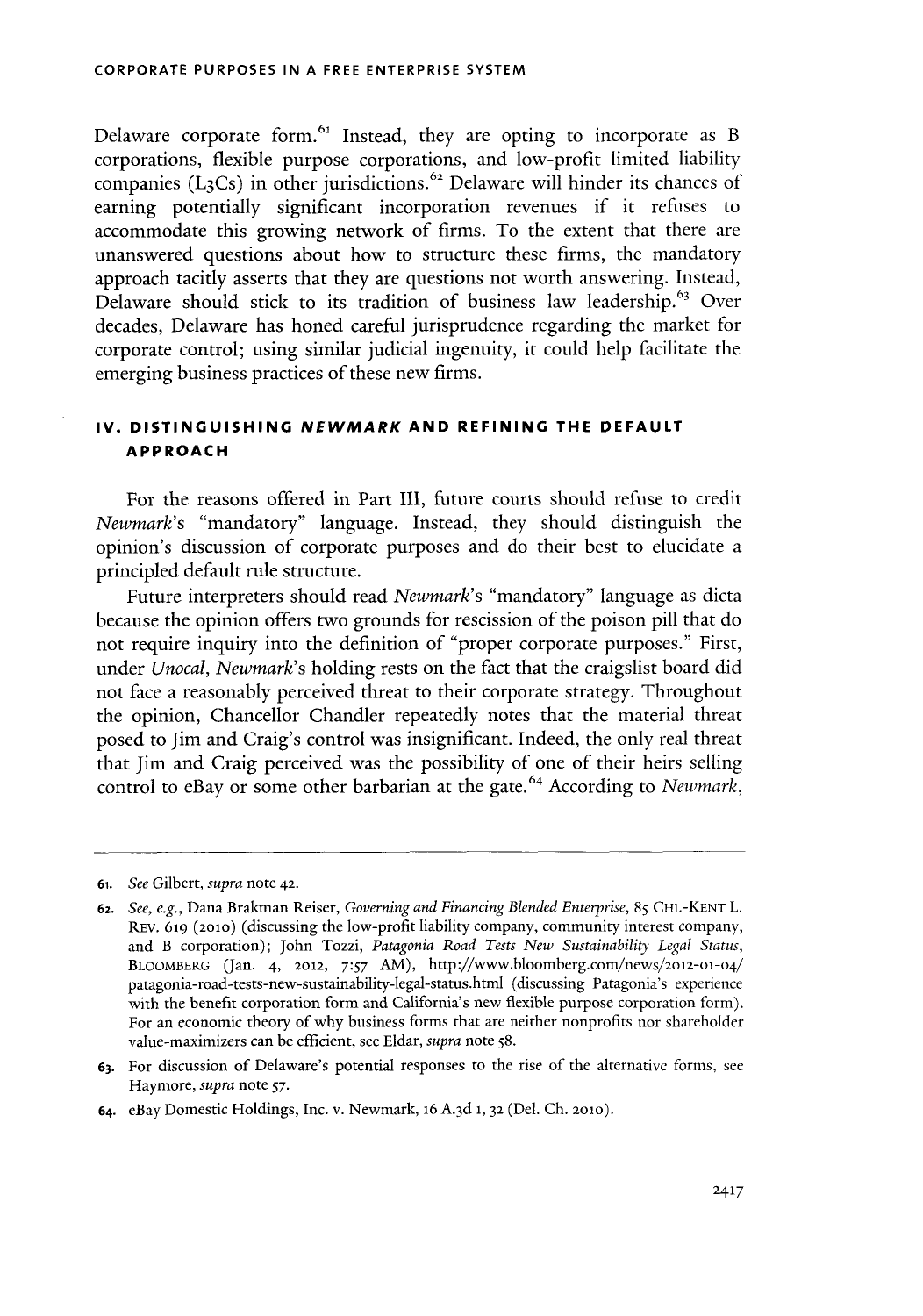such a distant threat is not one that a board can reasonably defend against with measures like a poison pill.<sup>65</sup> While there are Delaware cases that uphold the authority of boards to adopt anticipatory defensive measures, these cases all deal with defensive measures adopted in public companies where an active takeover market posed an *actual*, if nonspecific, hostile threat.<sup>66</sup> Quite the opposite is true regarding craigslist: as long as Jim and Craig maintain their voting agreement, nobody can actually threaten their control.<sup>67</sup> This provided Chancellor Chandler a basis upon which to find that the craigslist board did not reasonably perceive a threat when adopting the poison pill, thus rendering the pill impermissible according to the first prong of the *Unocal* test. Because there were "adequate and independent grounds" for the decision, nothing about the controversial subject of corporate purposes needed to be said.

*Newmark* also focused on the fact that the primary goal of the poison pill was evidently to "punish" eBay.<sup>68</sup> This fact drove the holding on the proportionality prong of *Unocal.* The proportionality analysis requires that a defensive response to a threat fall within a "range of reasonableness."<sup>69</sup> To fall within that range, "directors must at minimum convince the court that they have not acted for an inequitable purpose," and an inequitable purpose will always render a defensive measure disproportionate in response to the perceived threat in question.7 o Given that "Jim and Craig **. . .** were the only known beneficiaries" of the poison pill and that they adopted it to "punish" eBay, the decision to adopt it was paradigmatically inequitable **-a** self-serving decision made **by** entrenched controlling shareholders." The poison pill's vengeful origins are the central source of inequity, not the corporate purposes under color of which Jim and Craig acted. For this additional reason, *Newmark's* discussion of corporate purposes can be sidelined as unnecessary to the holding.

**68.** *Id.*

**70.** *Newmark,* **16 A.3d** at **30** (quoting Mercier v. Inter-Tel (Del.), Inc., **929 A.2d 786, 807** (Del. **Ch. 2007)** (citing Unocal Corp. v. Mesa Petroleum **Co.,** <sup>4</sup> <sup>9</sup> <sup>3</sup>**A.2d** 946, **955** (Del. **1985))).**

**<sup>65.</sup>** *Id.* (making light of the fact that "Jim and Craig ask th[e] Court to validate their attempt to **...** shape the future of the space-time continuum").

**<sup>66.</sup>** Moran v. Household Int'l., Inc., 5oo **A.2d 1346, 1357** (Del. **1985);** *In re* Gaylord Container Corp. Shareholders Litig., **753 A.2d 462, 481** (Del. **Ch. 2000)** ("[T]he mere adoption of a garden-variety pill is not in itself preclusive under Delaware **law.").**

**<sup>67.</sup>** *Newmark,* 16 **A. 3d** at **35** (noting that Jim and Craig "are perfectly able to ensure the continuation of craigslist's 'culture' so long as they remain majority stockholders").

**<sup>69.</sup>** Paramount Commc'ns Inc. v. **QVC** Network Inc., **637 A.2d** 34, 45 (Del. **1993).**

**<sup>71.</sup>** *Id.* at 34.